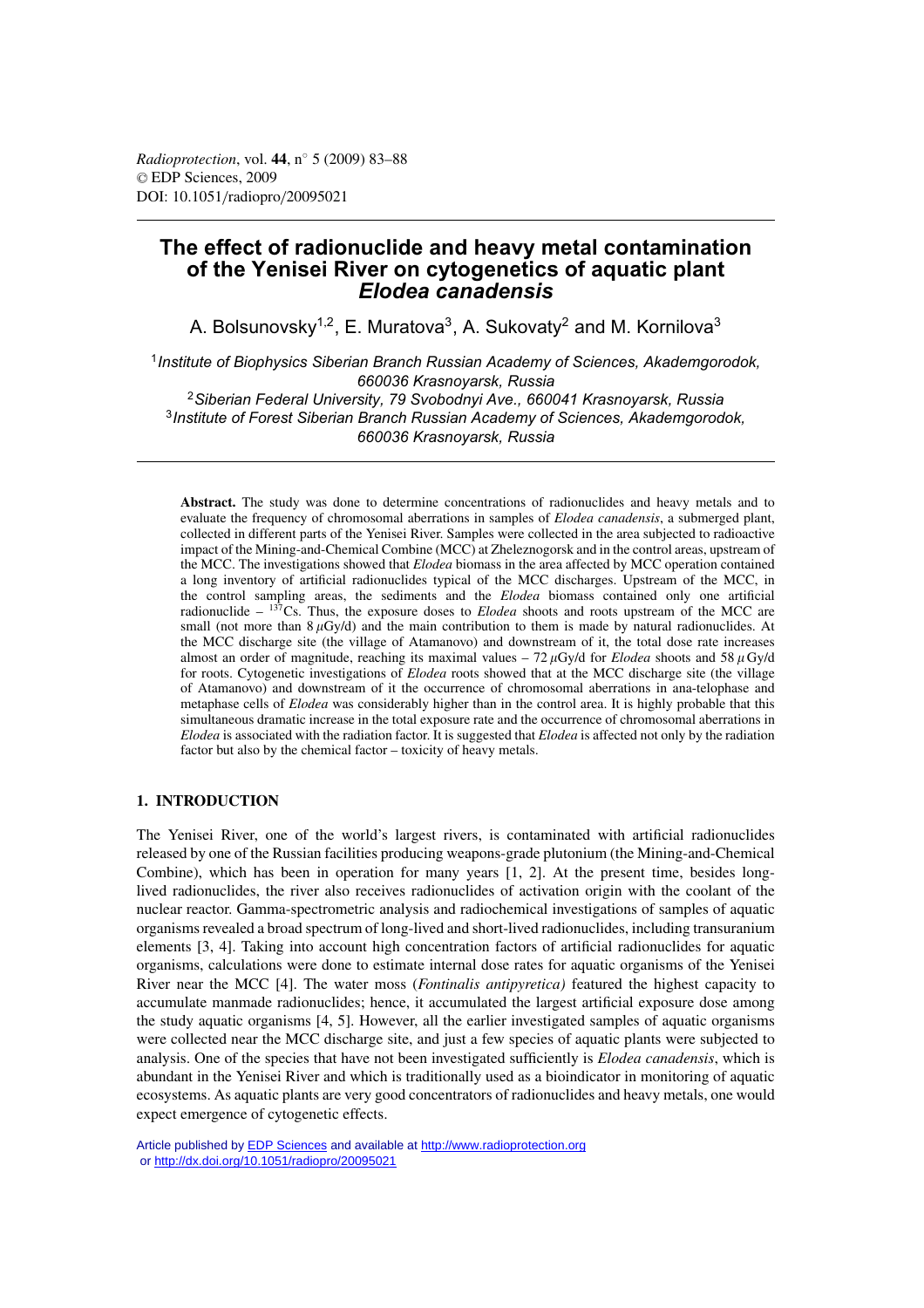#### 84 RADIOPROTECTION

The purpose of the study was to assess levels of radionuclides and heavy metals and to evaluate the frequency of chromosomal aberrations in samples of *Elodea canadensis*, a submerged plant, collected in different parts of the Yenisei River.

# **2. MATERIALS AND METHODS**

Samples of the aquatic plant *Elodea canadensis* (Canadian waterweed) were collected from the Yenisei River both near the MCC (at the villages of Atamanovo and B. Balchug) and at a distance of 250 km downstream of the MCC (at the villages of Zakharovka and Strelka) (Fig. 1). Control sampling area No. 1 was located upstream of the MCC, 45 km downstream of Krasnoyarsk, at the village of Esaulovo. Control sampling area No. 2 was very close to Krasnoyarsk, just slightly upstream (at the village of Udachnyi). Control area No. 1 receives non-radioactive industrial effluents; no industrial effluents are discharged into the Yenisei at control area No. 2. In addition to plants, water and sediment samples were collected at all sampling positions, too.



**Figure 1.** Diagrammatic map of the south of the Krasnovarsk Territory (Russia), showing settlements near which samples of sediments and acquatic plants were collected. Scale 1 : 2 000 000.

### **2.1 Measurements of radionuclides and heavy metals in samples**

The activity concentrations of the  $\gamma$ -emitting nuclides in the samples were measured on a  $\gamma$ -spectrometer (Canberra, USA) coupled to a hyper-pure germanium detector. The  $\gamma$ -spectra were processed using the CANBERRA GENIE 2000 software (USA). Aquatic organisms of the Yenisei River are known to contain not only  $\gamma$ -emitting nuclides, but also  $^{32}P$  – an incorporated  $\beta$ -emitting radionuclide of activation origin. Concentration of  $32P$  in some plant samples was calculated from the results of measurements of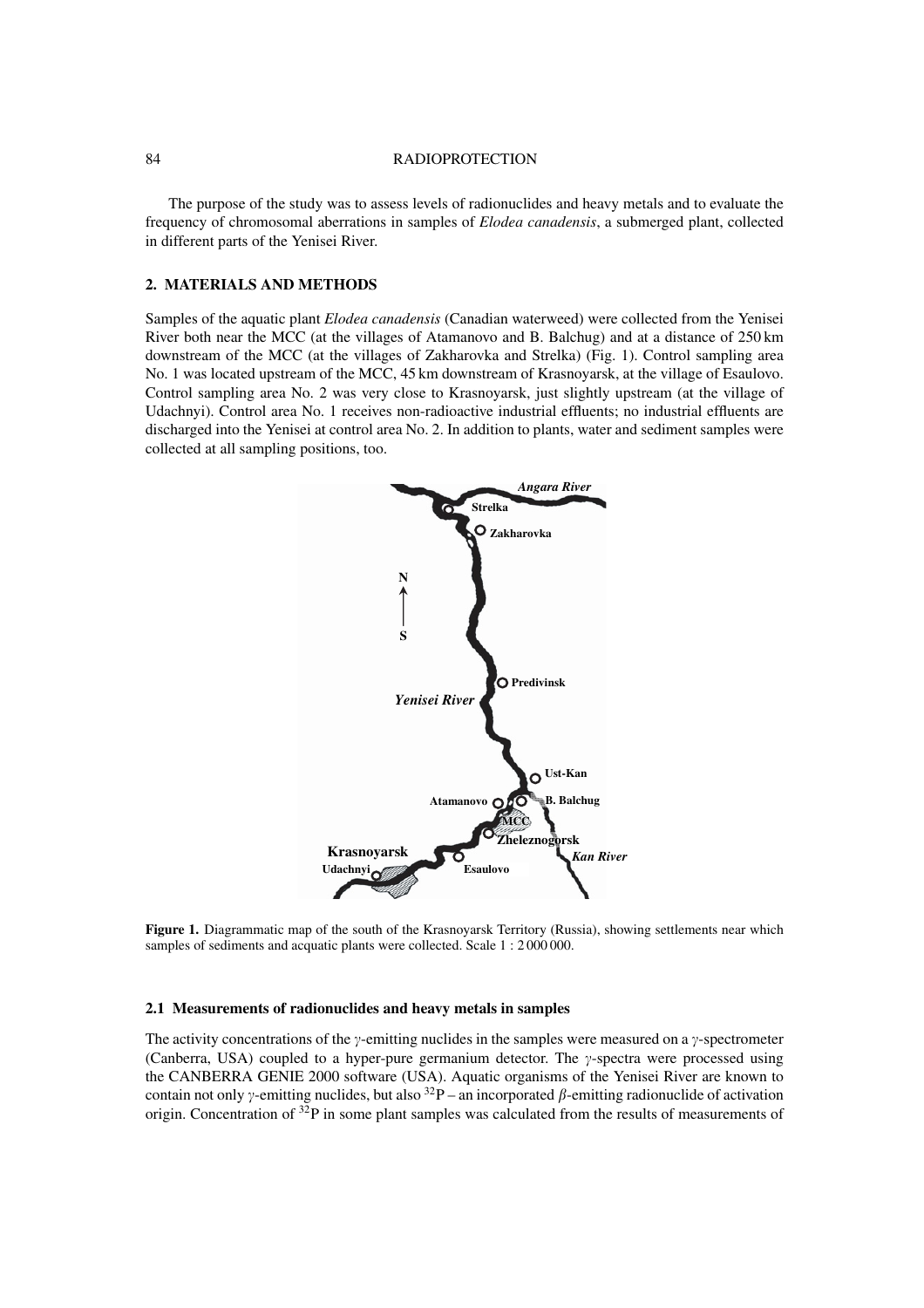#### ECORAD 2008 85

total  $\beta$ -activity on a UMo LB 123 instrument coupled to an LB 1238 detector (Berthold, Germany) and on a Tri-Carb 2800 TR liquid scintillation spectrometer (PerkinElmer/Packard, USA). The activity concentrations of radionuclides in the dry biomass of aquatic organisms were determined as of the date of sampling. To assess industrial metal contamination of the river, sediments and *Elodea* biomass were measured to determine major and trace elements. Sediments and *Elodea* biomass were analyzed in the Analytical Laboratory of the Institute of Biophysics SB RAS, using Carl Zeiss equipment: an emission spectrometer, a FLAPHO-4 flame photometer, and an AAS-IN atomic absorption spectrometer.

### **2.2 Calculation of the total exposure dose rate to** *Elodea*

In the general case, the calculations of the radiation dose rates are rather complicated, so, to simplify them, radionuclides are taken to be uniformly distributed over the organism and in its environment. To calculate exposure dose rates, we used methods and techniques reported elsewhere [4, 5]. The total exposure dose rates were separately calculated for *Elodea* roots and shoots (stems with leaves). The total exposure dose rate was made up of the internal exposure dose rate due to incorporated radionuclides and the external exposure. External sources of exposure for *Elodea canadensis* shoots are radionuclides in the water and sediment and for roots – radionuclides in sediment. The exposure dose rate to aquatic organisms was calculated using the authors' own data on the content of radionuclides in the biomass, water and sediments.

#### **2.3 Determination of cytogenetic features of** *Elodea*

*Elodea canadensis* root meristems were used as study material. The material was treated with a 0.1% colchicine solution and fixed with acetic alcohol (1:3) in the field. Then the material pretreated with 4% iron ammonium alum was stained with aceto-hematoxylin. The preparations were examined under an MBI-6 microscope and photographed. Toxicity estimates were based on conventional criteria – occurrence and spectrum of chromosomal aberrations in ana-telophase and metaphase cells.

## **3. RESULTS AND CONCLUSION**

### **3.1 Downstream changes in radionuclide concentrations in biomass of the Yenisei River** *Elodea* **and calculation of exposure doses**

In our earlier papers we already wrote [3, 4] that the MCC continues releasing the water used as coolant for the nuclear reactor into the Yenisei River. The Yenisei is reported to receive the following radionuclides of activation origin: <sup>24</sup>Na, <sup>32</sup>P, <sup>46</sup>Sc, <sup>51</sup>Cr, <sup>54</sup>Mn, <sup>58</sup>Co, <sup>59</sup>Fe, <sup>64</sup>Cu, <sup>65</sup>Zn, <sup>95</sup>Zr, <sup>95</sup>Nb, etc. Table 1 lists the highest concentrations of radionuclides in biomass of *Elodea* shoots downstream of Krasnoyarsk. Almost all radionuclides typical of MCC effluents have been registered in *Elodea* plants collected at the MCC discharge site (at the village of Atamanovo) every year. Gamma-spectrometric analysis detected radionuclides of activation origin, such as 51Cr, 54Mn, 58Co, and 65Zn, in *Elodea* shoots collected both near the MCC (the village of Atamanovo) and at a considerable distance – 250 km – downstream (at the villages of Zakharovka and Strelka). Naturally, activity concentrations of radionuclides in the samples of the plants collected downstream of the MCC discharge site were considerably smaller than in the samples collected near the MCC. Earlier, we reported a similar tendency for the aquatic plant *Potamogeton lucens* (shining weed) [3, 4]. In *Elodea* shoots we also found the transuranium elements <sup>239</sup>Np and <sup>241</sup>Am and the  $\beta$ -emitters <sup>90</sup>Sr and <sup>32</sup>P. The authors' estimate is that 32P activity concentration can reach 6500 Bq/kg in *Elodea canadensis* biomass. These activities of 32P are almost an order of magnitude higher than the activity of each of the other radionuclides. The radionuclide inventories of *Elodea* roots and sediments are very similar. Only one artificial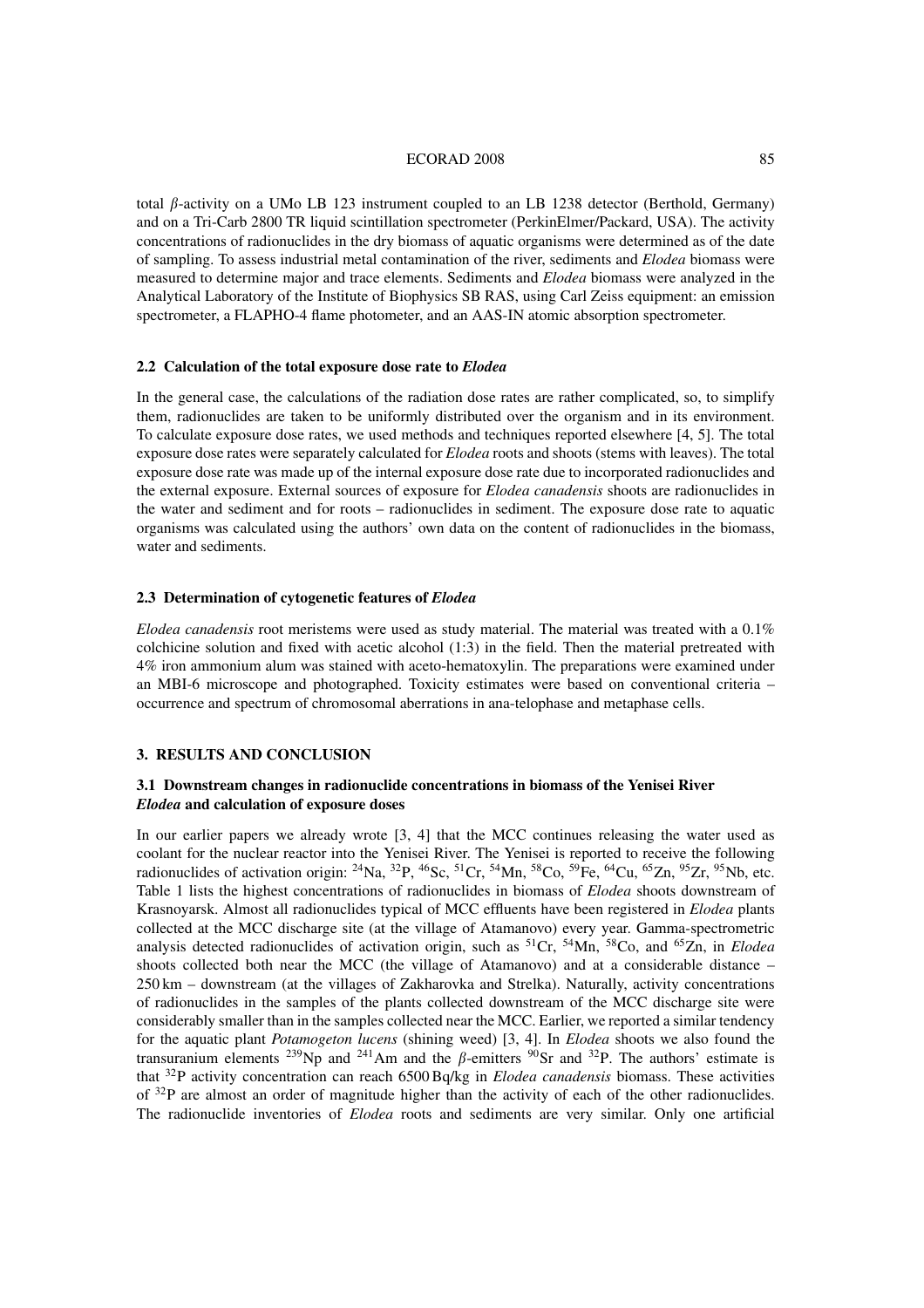### 86 RADIOPROTECTION

radionuclide  $-$  <sup>137</sup>Cs – was detected in aquatic plants collected in control areas 1 and 2, and its activities in shoots and roots did not exceed 5–10 Bq/kg.

|                        | Esaulovo, | Atamanovo. | <b>B.</b> Balchug, | <b>Zakharovka</b> | Strelka.    |
|------------------------|-----------|------------|--------------------|-------------------|-------------|
| Radionuclide           | 45 km     | 87 km      | 97 km              | 278 km            | 330 km      |
| $7\mathrm{Be}$         | 70        | 108        | 78                 | 78                | 61          |
| $^{40}$ K              | 1200      | 1400       | 1200               | 1200              | 1300        |
| $46$ Sc                |           | 39         | 10                 | DL                | 2           |
| $\overline{{}^{51}Cr}$ |           | 964        | 327                | 116               | 93          |
| $\overline{54}$ Mn     |           | 84         | 14                 | 7                 | $\tau$      |
| <sup>58</sup> Co       |           | 160        | 48                 | 11                | 3           |
| $\overline{60Co}$      |           | 310        | 190                | 45                | 21          |
| $\overline{^{65}Zn}$   |           | 283        | 89                 | 13                | $\mathbf Q$ |
| $^{90}Sr$              | ND        | 8          | 5                  | ND                | ND          |
| 137Cs                  | 5         | 104        | 46                 | 23                | 32          |
| $^{152}$ Eu            |           | 23         | 22                 | 11                | 8           |
| $239$ Np               |           | 100        | 68                 | 22                | DL          |
| $\overline{^{241}Am}$  |           | 8.5        | 2.4                | 6                 | DL          |
| $32\overline{P}$       |           | 6500       | 2100               | 700               | 660         |

**Table 1.** Highest radionuclide concentrations (Bq/kg dry mass) in biomass of *Elodea canadensis* shoots at different distances downstream of Krasnoyarsk.

 $DL =$  detection limit.  $ND =$  not determined.

As only one artificial radionuclide ( $^{137}Cs$ ) and two natural ones ( $^{40}K$  and  $^{7}Be$ ) were registered in *Elodea* shoots of the control areas, exposure doses received by them were low (not more than  $8 \mu\text{Gy/d}$ ), with the natural radionuclides making the major contribution. At the village of Atamanovo, the total exposure dose rate to *Elodea* shoots reaches its highest value  $-72 \mu Gy/d$ . The main contribution to the irradiation dose rate is made by  ${}^{32}P$  (up to  $85\%$ ) and the contribution of the other artificial radionuclides does not exceed 10%. At a considerable distance downstream, at the village of Strelka (330 km north of Krasnoyarsk), the total exposure dose rate drops to 17  $\mu$ Gy/d. Unlike shoots, roots collected at positions between Atamanovo and Strelka receive much higher external exposure doses from radionuclides deposited in sediment than from incorporated radionuclides. At Atamanovo the total exposure rate to *Elodea* roots reaches its maximum – 58  $\mu$ Gy/d, and at Strelka it decreases to 26  $\mu$ Gy/d. Thus, at Atamanovo (near the MCC) the total exposure dose rate to *Elodea* shoots and roots is the highest. The downstream decrease in the total exposure dose is greater for *Elodea* shoots than for *Elodea* roots.

Comparing these data with the data for a marine ecosystem, one can see that the total dose received by the organisms of the Yenisei River is an order of magnitude larger than the exposure doses to biota of the Arctic and the Pacific seas [6, 7]. The marine biota receives most of its exposure dose (up to 99%) from natural radionuclides. Our estimate of the natural dose rate to aquatic organisms agrees well with the data reported by Vakulovsky and his co-authors [1]. However, our estimate of the artificial dose rate to aquatic plants of the Yenisei River is at least 4 times lower than the dose rate reported in that paper. The reason is quite obvious: the data reported in the cited paper were obtained in 1991, when three reactors were operating at the MCC and the Yenisei received the largest amount of activation radionuclides. At that time, the largest contribution to the artificial dose was made by  $^{24}$ Na,  $^{32}$ P and  $^{56}$ Mn [1].

# **3.2 Concentrations of metals in** *Elodea canadensis* **shoots collected from the Yenisei River at different distances downstream of Krasnoyarsk**

To assess industrial metal contamination of the river, sediments and *Elodea* biomass were measured to determine major and trace elements. Assuming that industrial and municipal effluents contribute considerably to contamination of the Yenisei River, one would expect that metal levels in sediments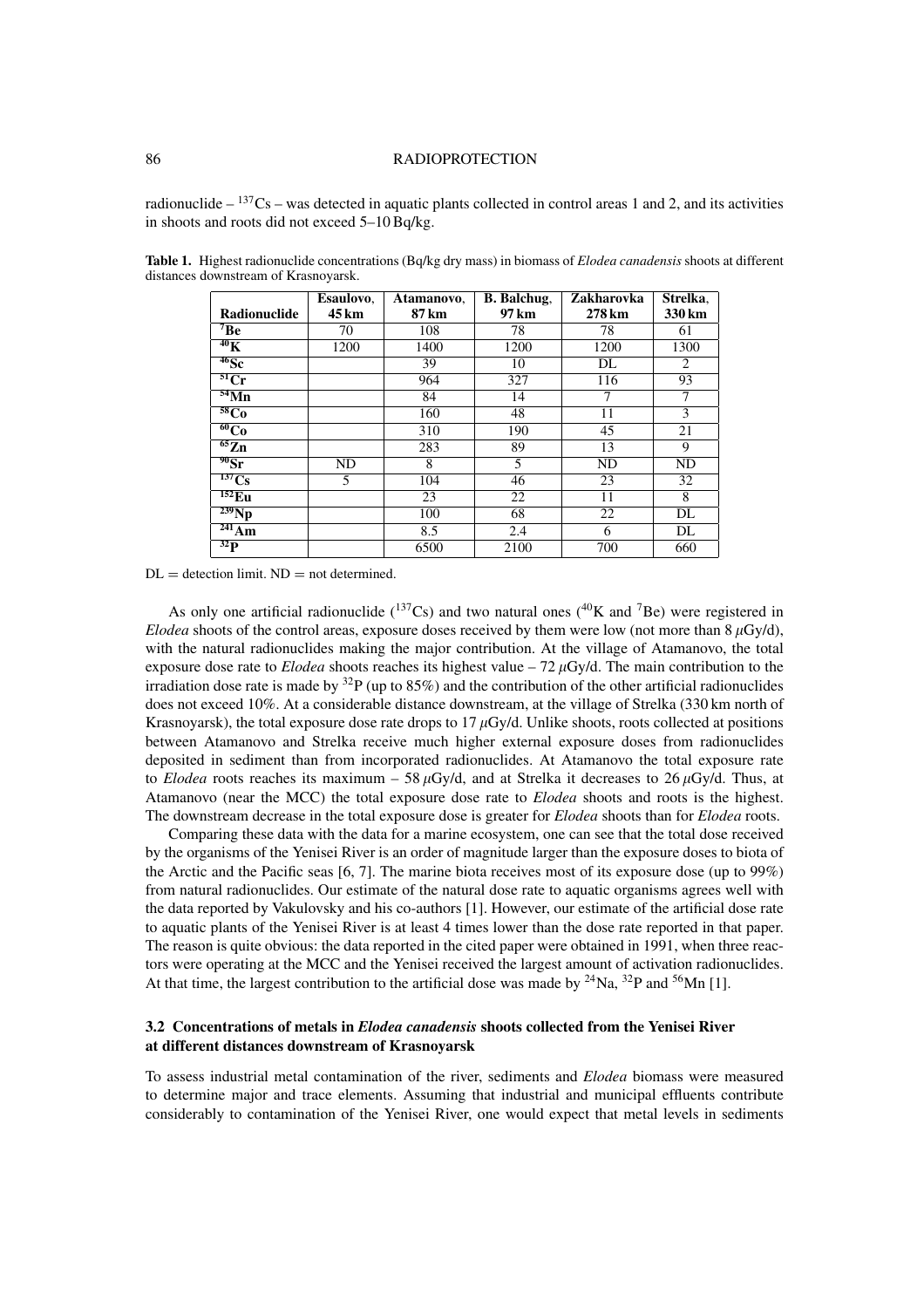#### ECORAD 2008 87

and submerged plants should decrease downstream of Krasnoyarsk. Measurements of major and trace elements in sediments and *Elodea canadensis* plants collected from the Yenisei River at different positions between Krasnoyarsk and Strelka (330 km north of Krasnoyarsk) did not reveal any general trends towards increase or decrease in metal levels depending on the position. The distribution of metals is patchy not only downstream but also in the same sampling area. *Elodea* biomass accumulates larger amounts of K, Na, Ca, Mn and Cr than sediments. The only metal that decreases downstream both in sediment and *Elodea* biomass is Zn. Generally speaking, the initial assumption that levels of most metals in sediments and *Elodea* biomass should decrease downstream of Krasnoyarsk has not been confirmed.

# **3.3 Cytogenetic investigations of** *Elodea canadensis* **plants collected from the Yenisei River at different distances downstream of Krasnoyarsk**

Cytogenetic investigations showed that the chromosomes of *Elodea* collected from the Yenisei River are of small size  $(1-2 \mu m)$ ; morphologically they are two-armed meta- or submetacentric chromosomes. The interphase nuclei of *Elodea* contain 1–2, seldom 3 or 4, nucleoli. *Elodea* of the studied part of the Yenisei water area was found to be a mixoploid – the number of chromosomes within one plant varied from 24 to 96, the most frequently occurring sets containing 24, 32, 40, and 48 chromosomes. The following chromosomal aberrations were observed in ana-telophase cells of *Elodea* plants from every sampling position: irregular separation and agglutination of chromosomes, expulsion of chromosomes out of the plate, lagging chromosomes, bridges. Cytoplasm vacuolization was revealed in almost 100% cells of the plants collected near the villages of Strelka and Zakharovka and in 50% and 30% cells of the plants collected at Atamanovo and B.Balchug, respectively. In metaphase cells of *Elodea* plants collected at positions downstream of the MCC, we found circular structures and fragmented chromosomes; cells of the plants collected at Strelka contained micronuclei. In control samples, collected at the village of Esaulovo, we detected just one circular chromosome.

Results of cytogenetic investigations of *Elodea* roots suggest (Fig. 2) that at the MCC discharge site (the villages of Atamanovo and B.Balchug) and downstream the occurrence of chromosomal aberrations in ana-telophase and metaphase cells of *Elodea* was considerably higher than in the control areas. In the samples collected in the control areas (near Krasnoyarsk and at the village of Esaulovo), which are



**Figure 2.** Chromosomal aberrations in ana-telophase (1) and metaphase cells (2) of *Elodea canadensis* collected from the Yenisei River downstream of Krasnoyarsk.